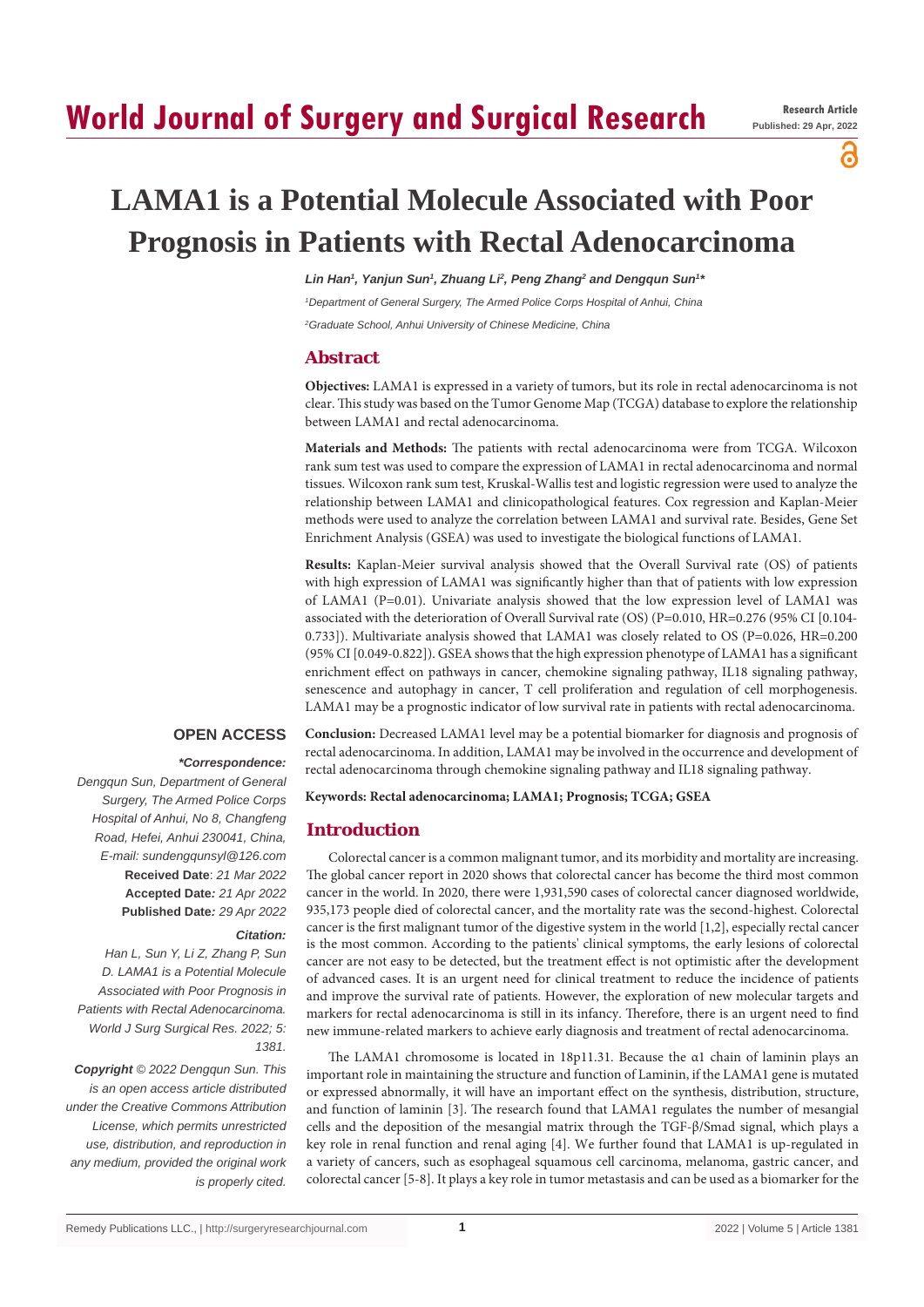diagnosis and prognosis of patients with colorectal cancer. However, so far, there are few reports on the relationship between LAMA1 and rectal adenocarcinoma.

The purpose of this study was to demonstrate the correlation between protein LAMA1 and rectal adenocarcinoma, and to analyze the prognostic role of LAMA1 in rectal adenocarcinoma based on The Cancer Genome Atlas (TCGA). Therefore, we analyzed the expression level of protein LAMA1 in rectal adenocarcinoma and normal tissues based on TCGA. What's more, we analyzed the incidence and clinical characteristics of LAMA1 and rectal adenocarcinoma patients. In addition, we examined the biological pathways associated with the protein LAMA1 and rectal adenocarcinoma by Gene Set Enrichment Analysis (GSEA).

GSEA analysis showed that the increase of LAMA1 was related to the poor prognosis of rectal adenocarcinoma. Furthermore, pathways in cancer, chemokine signaling pathway, IL18 signaling pathway, senescence and autophagy in cancer, T cell proliferation, and regulation of cell morphogenesis were all related to LAMA1 expression phenotype.

# **Materials and Methods**

# **RNA sequencing and clinic information from TCGA data repository**

Meaningless cases were excluded and 166 cases of rectal adenocarcinoma were included for further analysis to extract relevant RNA-seq data and clinicopathological data. In addition, considering the fact that the relationship between LAMA1 expression and tumor development is independent of follow-up days, we used 167 RNA-seq data for further association analysis and 166 data for survival analysis. What's more, the characteristics of patients including gender, race, pathologic stage, history of colon polyps, colon polyps present, lymphatic or perineural invasion, TNM stage, and residual tumor were recorded. This study does not include direct research of human participants or animals exerted by any authors.

#### **Gene set enrichment analysis**

GSEA approaches represent a computational means of establishing whether a given set of genes differ significantly between a given set of biological states [9]. GSEA analyses were performed based on patients in the TCGA READ datasets with low and high LAMA1

expression levels using the clusterPorfiler package [10]. Ordered gene lists were generated based on the strength of individual correlations with LAMA1 in this analysis, with GSEA being conducted to clarify differences in survival outcomes between patients with low and high LAMA1 expression levels. A preliminary GSEA version was utilized for data analysis [11]. Analyses were conducted with 10,000 genome permutations, with LAMA1 expression levels as a phenotypic label. Pathway enrichment was assessed according to nominal P-values and Normalized Enrichment Score (NES) value.

#### **ssGSEA-based immune cell analysis**

A single-sample GSEA 9 (ssGSEA) analysis was used to evaluate immune cell infiltration into rectal adenocarcinoma with the R GSVA package [12]. This approach allowed for GSEA-based analyses of 24 different immune cell populations including Natural Killer (NK) cells, eosinophils, CD8+ T cells, B cells, Th17 cells, T cells, gamma delta T cells (Tgd), immature Dendritic Cells (iDCs), mast cells, eosinophils, Th1 cells, plasmacytoid DCs (pDCs), neutrophils, activated DCs (aDCs), DCs, T helper cells, NK CD56 dim cells, T follicular helper (Tfh) cells, T effector memory (Tem) cells, macrophages, Th2 cells, central memory T (Tcm) cells, and cytotoxic cells. Based upon characteristic gene expression patterns for these cell types [13], their relative enrichment in each tumor sample was established. Spearman correlation analyses and Wilcoxon rank-sum tests were then used to assess correlations between LAMA1 expression and such immune cell infiltration in patients with different levels of LAMA1 expression.

#### **Statistical analysis**

R (3.6.3) was used to analyze all data in the present study. Associations between LAMA1 expression levels and clinicopathological variables were assessed *via* Wilcoxon rank-sum tests and logistic regression analyses, while the associations between patient OS and specific clinicopathological variables were assessed through Kaplan-Meier and Cox regression analyses. The relationship between LAMA1 expression levels, other variables of interest, and patient survival was assessed *via* a multivariate Cox analysis. Median values were used to stratify patients into subgroups with low and high levels of LAMA1 expression. P<0.05 was the threshold of significance.

# **Results**

#### **Clinical characteristics**

In total, 166 patients were identified for inclusion in this study



Figure 1: The expression and diagnostic value of LAMA1in colorectal tissues. (A) LAMA1 showed significantly lower expression in cancer tissues than in normal tissues. (B) LAMA1 was prominently lower expressed in colorectal cancer (p<0.001) compared with 9 pairs non-cancerous adjacent tissues. (C) Receiver Operating Characteristic Curve.

FPR: False Positive Rate; TPR: True Positive Rate; CI: Confidence Interval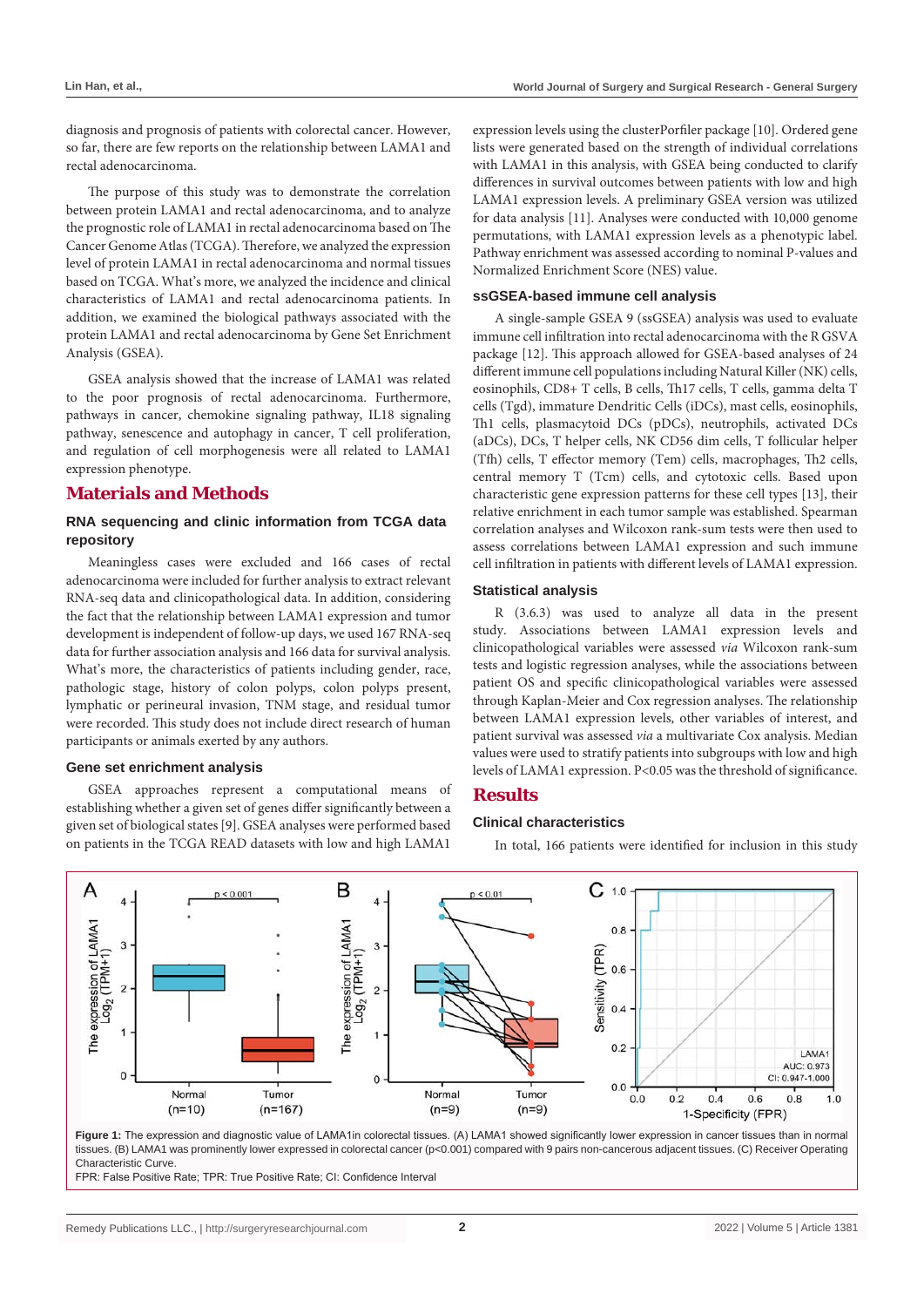|                             | T1                               | $9(5.4\%)$  |
|-----------------------------|----------------------------------|-------------|
|                             | T <sub>2</sub>                   | 28 (17%)    |
| T stage $(\%)$              | T <sub>3</sub>                   | 113 (68.9%) |
|                             | T <sub>4</sub>                   | 14 (8.6%)   |
|                             | N <sub>0</sub>                   | 84 (51.9%)  |
| N stage $(\%)$              | N <sub>1</sub>                   | 45(27.8%)   |
|                             | N <sub>2</sub>                   | 33 (18.6%)  |
|                             | M <sub>0</sub>                   | 126 (84.6%) |
| M stage $(\%)$              | M1                               | 23 (15.4%)  |
| Pathologic stage (%)        | Stage I                          | 30 (19.2%)  |
|                             | Stage II                         | 51 (32.7%)  |
|                             | Stage III                        | 51 (32.6%)  |
|                             | Stage IV                         | 24 (15.4%)  |
|                             | <b>NO</b>                        | 40(74%)     |
| Perineural invasion (%)     | <b>YES</b>                       | 14(26%)     |
|                             | $\leq$ =5                        | 64 (58.1%)  |
| CEA level (%)               | >5                               | 47 (42%)    |
|                             | No                               | 84 (56.8%)  |
| Lymphatic invasion (%)      | Yes                              | 64 (43.2%)  |
|                             | No                               | 115 (78.3%) |
| History of colon polyps (%) | Yes                              | 32 (21.7%)  |
|                             | No                               | 62 (83.7%)  |
| Colon polyps present (%)    | Yes                              | 12 (16.2%)  |
|                             | R <sub>0</sub>                   | 122(89.7%)  |
| Residual tumor (%)          | R <sub>1</sub>                   | 2(1.4%)     |
|                             | R <sub>2</sub>                   | 12(8.8%)    |
|                             | Female                           | 301 (46.7%) |
| Gender (%)                  | Male                             | 343 (53.3%) |
|                             | Asian                            | $1(1.1\%)$  |
| Race (%)                    | <b>Black or African American</b> | 6(6.8%)     |
|                             | White                            | 81 (92.1%)  |
|                             |                                  |             |

**Clinical Characteristics Level Overall (166)**

(91 male, 75 female, Table 1). Of these patients, 64 (43.2%) exhibited lymphatic invasion, 32 (21.7%) had a pre-treatment history of colon polyps, and 12 (16.2%) exhibited colonic polyps. Patients with Stage I, II, III, and IV disease accounted for 19.2% (n=30), 32.7% (n=51), 32.6% (n=51), and 15.4% (n=24) of the overall cohort. With respect to staging, 5.4% (n=8), 17% (n=28), 68.9% (n=113), and 8.6% (n=14) of patients had T1, T2, T3, and T4 disease; 51.9% (n=84), 27.8% (n=45), and 20.3% (n=33) had N0, N1, and N2 disease; and 84.6% (n=126) and 15.4% (n=23) had M0 and M1 disease, 89.7% (n=122), 1.4% (n=2), and 8.8% (n=12) had R0, R1, and R2 residual tumor, respectively. In addition, 47 patients (42%) had pre-treatment CEA levels greater that five.

## **Assessment of LAMA1 expression and diagnostic utility in rectal adenocarcinoma**

Using a Wilcoxon rank-sum test, LAMA1 expression was next compared between 167 rectal adenocarcinoma tumor samples and 10 normal tissue samples, revealing the LAMA1 to be significantly downregulated in tumor tissue samples relative to healthy control



**Figure 2:** Low expression of LAMA1 is associated with poor OS and PFI in patients with rectal adenocarcinoma. (A) Effect of LAMA1 expression on OS of rectal adenocarcinoma patients in TCGA cohort. (B) Effect of LAMA1 expression on DSS of rectal adenocarcinoma patients in TCGA cohort. TCGA: The Cancer Genome Atlas; OS: Overall Survival; DSS: Disease Specific Survival

tissues (P<0.001) (Figure 1A). When LAMA1 levels were compared between rectal adenocarcinoma patient tumors and matched paracancerous tissues, the LAMA1 was similarly found to be downregulated in tumor tissues (P<0.001) (Figure 1B), suggesting that it may be linked to rectal adenocarcinoma development and/or progression. The Area under the Curve (AUC) of LAMA1 in Figure 1C is 0.973, which indicates that the expression of LAMA1 has good discrimination ability in tumor and healthy tissues (Under the ROC curve area value from 0.5 to 1, the closer AUC is to 1, the better the diagnostic effect will be. AUC 0.5~0.7 leads to lower accuracy, while AUC 0.7~0.9 results in moderate accuracy, and higher accuracy can be guaranteed as AUC is higher than 0.9).

# **Examination of the relationship between LAMA1 and patient survival**

Kaplan-Meier survival analyses revealed rectal adenocarcinoma patients with low LAMA1 levels to exhibit a worse prognosis than that of patients expressing higher levels of the LAMA1 (P=0.01) (Figure 2A), with similar results being obtained when assessing the disease-specific survival (P=0.019) (Figure 2B). In univariate analyses, low LAMA1 expression was associated with poorer OS (Hazard Ratio [HR]: 0.276; 95% Confidence Interval [CI]: 0.104-0.733; P=0.010), and other variables associated with lower survival rates included age, residual tumor, pathological stage, and NM stage. In multivariate analyses, an independent association between LAMA1 expression and OS was detected (HR=0.200; 95% CI: 0.049-0.822, P=0.026), with the same being true for age (Table 2).

# **GSEA-based identification of signaling pathways associated with LAMA1**

Next, a GSEA approach was used to compare patterns of gene expression between rectal adenocarcinoma tumors with low and high levels of LAMA1 expression, revealing significant differences in enrichment levels for MSigDB collections (c2.cp.v7.2.symbols.gmt) and (c5.all.v7.2.symbols.gmt) (FDR<0.05, normalized P<0.05). NES values were then used to select the most enriched signaling pathways (Figure 3 and Table 3), revealing high levels of LAMA1 expression to be associated with the enrichment of pathways in cancer, chemokine signaling pathway, IL 18 signaling pathway, senescence, and autophagy in cancer, T cell proliferation, and regulation of cell morphogenesis.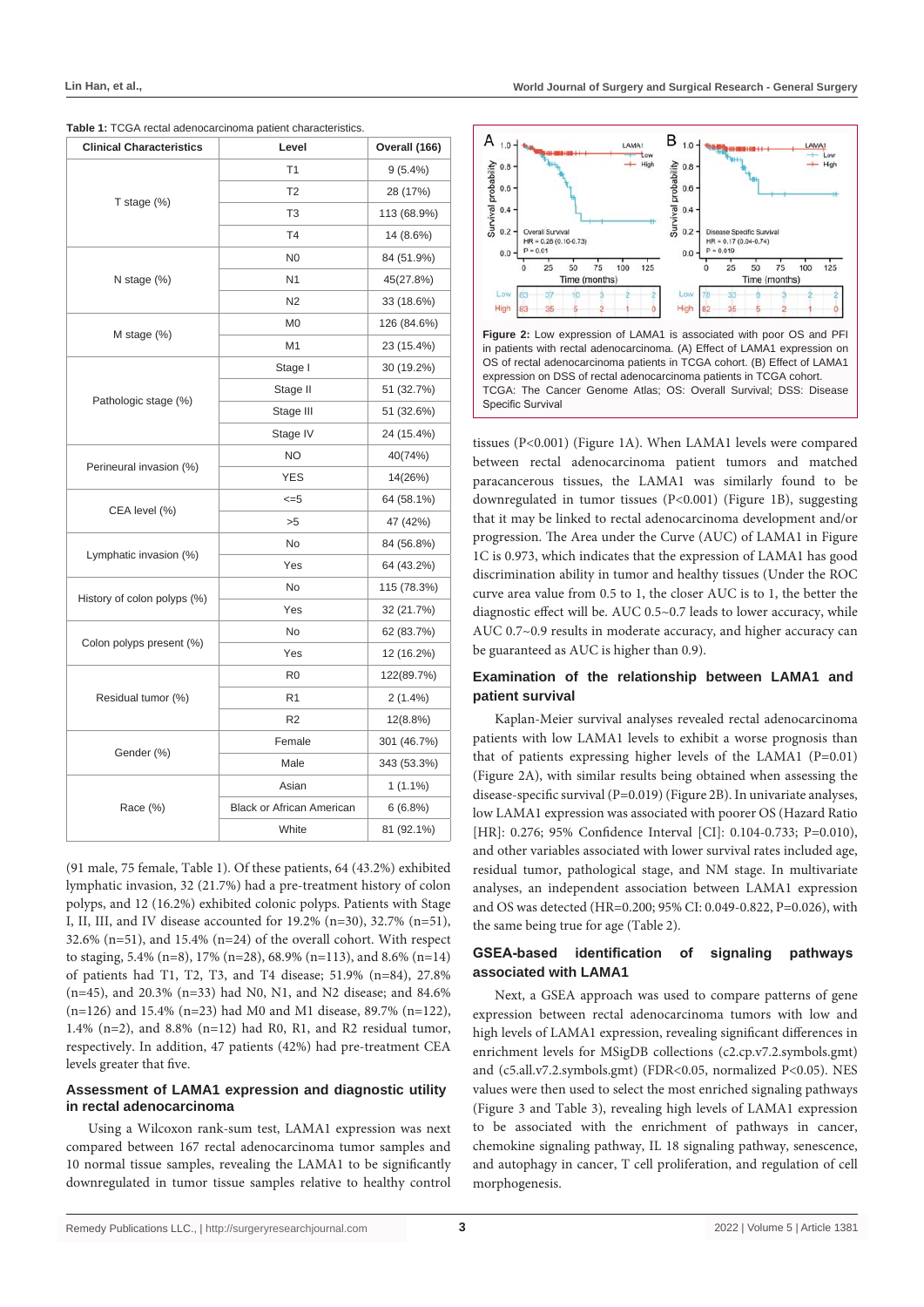| Table 2: Univariate and multivariate Cox proportional hazards regression analysis of LAMA1 expression. |  |  |
|--------------------------------------------------------------------------------------------------------|--|--|
|                                                                                                        |  |  |

|                                                                   |           | <b>Univariate Analysis</b> |         | <b>Multivariate Analysis</b> |         |
|-------------------------------------------------------------------|-----------|----------------------------|---------|------------------------------|---------|
| <b>Characteristics</b>                                            | Total (N) | Hazard Ratio (95% CI)      | P-Value | Hazard Ratio (95% CI)        | P-Value |
| T stage (T1&T2 vs. T3&T4)                                         | 164       | 1.408 (0.476-4.159)        | 0.536   |                              |         |
| Nstage (N0&N1 vs. N2)                                             | 162       | 2.609 (1.148-5.929)        | 0.022   | 3.534 (0.925-13.494)         | 0.065   |
| M stage (M0 vsM1)                                                 | 149       | 3.412 (1.424-8.174)        | 0.006   | 0.756 (0.081-7.070)          | 0.806   |
| Pathologic stage (Stage I & Stage II vs. Stage III &<br>Stage IV) | 156       | 3.380 (1.311-8.712)        | 0.012   | 1.240 (0.263-5.848)          | 0.786   |
| Residual tumor (R0&R1 vsR2)                                       | 136       | 4.937 (1.834-13.286)       | 0.002   | 2.500 (0.271-23.061)         | 0.419   |
| $CEA$ level $\left( \leq 5$ vs. > 5)                              | 112       | 1.453 (0.489-4.316)        | 0.501   | 1.178 (0.296-4.687)          | 0.816   |
| Perineural invasion (No vs. Yes)                                  | 54        | 1.025 (0.203-5.175)        | 0.977   |                              |         |
| Lymphatic invasion(No vs. Yes)                                    | 148       | 1.245 (0.530-2.927)        | 0.615   |                              |         |
| Colon polyps present (No vs. Yes)                                 | 74        | 1.204 (0.331-4.383)        | 0.778   |                              |         |
| History of colon polyps (No vs. Yes)                              | 147       | $0.952(0.319 - 2.844)$     | 0.93    |                              |         |
| Race (Asian & Black or African American vs. White)                | 88        | 2.612 (0.334-20.412)       | 0.36    |                              |         |
| Gender (Female vs. Male)                                          | 166       | 0.916 (0.422-1.988)        | 0.824   |                              |         |
| Weight (<= 90 vs. > 90)                                           | 75        | $0.890(0.308 - 2.572)$     | 0.829   |                              |         |
| BMI (< $25$ vs. >= $25$ )                                         | 73        | 1.218 (0.341-4.351)        | 0.762   |                              |         |
| Height (<170 vs. >=170)                                           | 73        | $0.756(0.269 - 2.127)$     | 0.596   |                              |         |
| Age $(<=65$ vs. $>65$ )                                           | 166       | 3.843 (1.535-9.622)        | 0.004   | 6.823 (1.980-23.510)         | 0.002   |
| LAMA1 (Low vs. High)                                              | 166       | $0.276(0.104 - 0.733)$     | 0.01    | $0.200(0.049 - 0.822)$       | 0.026   |

#### **Table 3:** Gene sets enriched in phenotype high.

| <b>MSigDB collection</b> | Gene set name                              | <b>NES</b> | p.adj | <b>FDR</b> |
|--------------------------|--------------------------------------------|------------|-------|------------|
| c2.cp.v7.2.symbols.gmt   | <b>KEGG PATHWAYS IN CANCER</b>             | 1.577      | 0.023 | 0.018      |
|                          | KEGG CHEMOKINE SIGNALING PATHWAY           | 2.353      | 0.023 | 0.018      |
|                          | WP IL18 SIGNALING PATHWAY                  | 2.017      | 0.023 | 0.018      |
|                          | WP SENESCENCE AND AUTOPHAGY IN CANCER      | 2.102      | 0.023 | 0.018      |
| c5.all.v7.2.symbols.gmt  | <b>GO T CELL PROLIFERATION</b>             | 1.907      | 0.026 | 0.019      |
|                          | <b>GO REGULATION OF CELL MORPHOGENESIS</b> | 1.587      | 0.026 | 0.019      |

# **Immune cell infiltration analysis of LAMA1 in the rectal adenocarcinoma**

Finally, we examined the relationship between LAMA1 expression and immune cell infiltration as quantified *via* an ssGSEA analysis in rectal adenocarcinoma samples through a Spearman correlation approach. This strategy revealed higher levels of LAMA1 expression to be positively correlated with Mast cells and DC infiltration (P<0.001, Figure 4).

# **Discussion**

In recent years, a large number of studies have shown that LAMA1 plays a key role in tumor metastasis. For example, it can be concluded that laminin α1 (LAMA1) expression was frequently positive in ESCC tissues and LAMA1 overexpression rescued the proliferation inhibition and cell apoptosis elevation induced by miR-202 [14]. However, there are few studies on the relationship between LAMA1 and colorectal cancer. However, there was little correlation between LAMA1 and rectal adenocarcinoma. Therefore, the purpose of this study is to clarify the expression of LAMA1 in rectal adenocarcinoma and its potential therapeutic and prognostic value.

In this study, we collected high-throughput RNA sequencing data of rectal adenocarcinoma from the TCGA database and found that the expression of LAMA1 in rectal adenocarcinoma was significantly lower than that in normal or paracancerous tissues. Therefore, the potential role of low expression of LAMA1 in rectal adenocarcinoma is the focus of this study. Studies have shown that the low expression of LAMA1 in rectal adenocarcinoma is related to advanced clinicopathological features (age, clinical stage, pathological stage, residual tumor, lymphatic invasion), short survival time, and poor prognosis. In addition, we also studied the function of LAMA1 in rectal adenocarcinoma by GSEA. The results showed that there were significant differences in cancer pathway, chemokine signal pathway, interleukin-18 signal pathway, senescence and autophagy in cancer, T cell proliferation, and regulation of cell morphogenesis among the high expression phenotypes of LAMA1. It is reported that these pathways are related to the proliferation, invasion, and metastasis of cancer cells [15-19]. It is suggested that LAMA1 may be a new target for the treatment and prognosis of rectal adenocarcinoma.

Laminin regulates a variety of cell activities, such as cell adhesion, migration, metastasis, and tumor growth. Laminin is the main component of the Extracellular Matrix (ECM) structure, which is related to tumor cell metastasis [20]. In addition, the expression of LAMA1 is up-regulated in colorectal cancer. LMα1 promotes tumorigenesis, growth, and angiogenesis by coordinating the complex crosstalk between cells and the LM-111 matrix [8]. In this study, we found that the expression of LAMA1 was low in rectal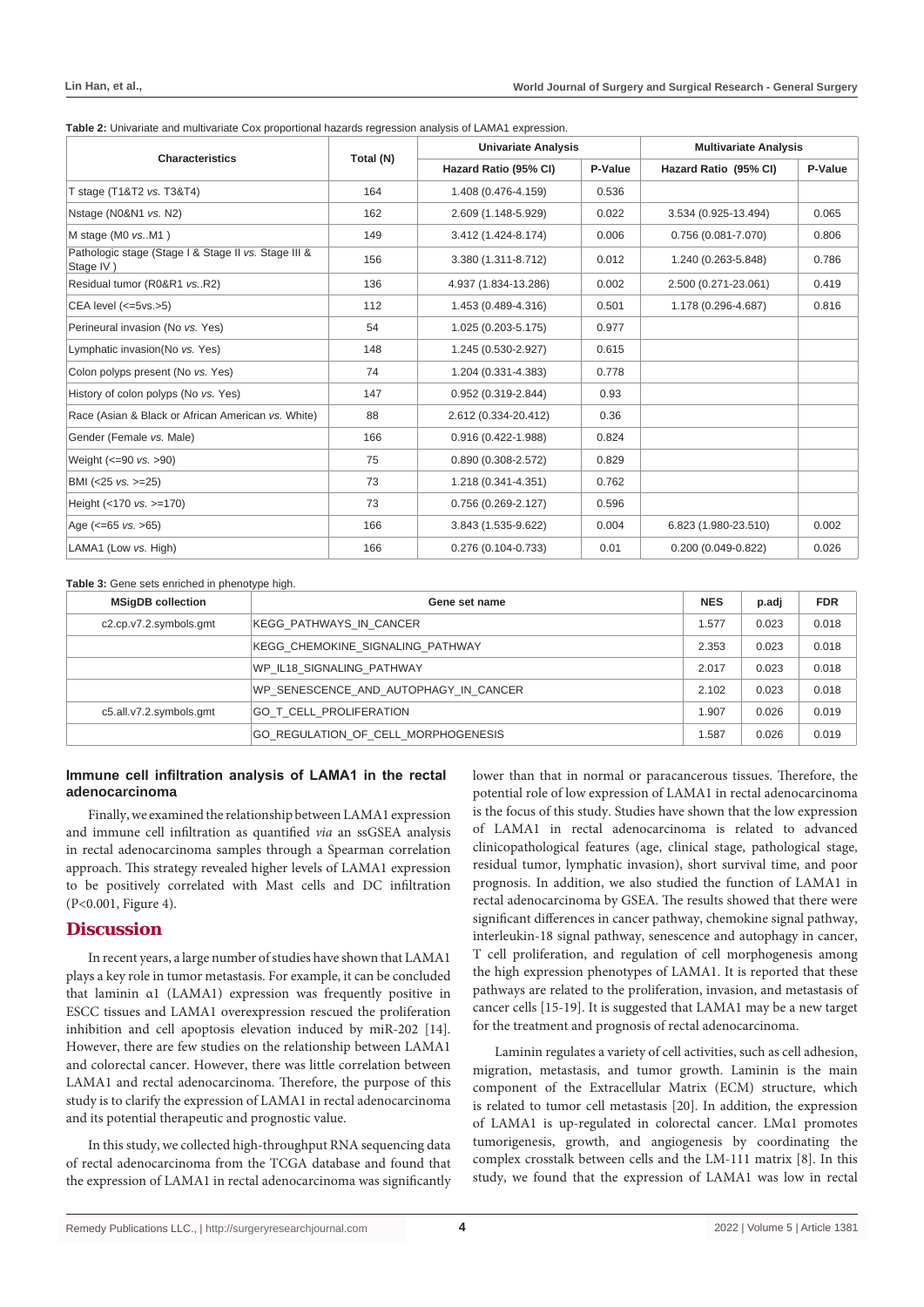

**Figure 3:** Enrichment plots from Gene Set Enrichment Analysis (GSEA). GSEA results showing pathway in cancer (A), chemokine signaling pathway (B), IL 18 signaling pathway (C), senescence and autophagy in cancer (D), T cell proliferation (E), regulation of cell morphogenesis (F) differentially enriched in LAMA1-related rectal adenocarcinoma. (NES: Normalized ES; FDR: False Discovery Rate).

adenocarcinoma, and it was related to TNM stage, clinical stage, and pathological stage, suggesting that LAMA1 may play an important role in the occurrence and development of rectal adenocarcinoma. In this study, the prognosis was also analyzed, and the higher the level of LAMA1, the higher the survival rate.

To enrich the data information related to LAMA1, we carried out functional annotations based on GSEA and proved that LAMA1 is involved in pathways in cancer, chemokine signaling pathway, IL18 signaling pathway, senescence, and autophagy in cancer, T cell proliferation, and regulation of cell morphogenesis. A recent GO analysis of rectal cancer showed that upregulated DEGs were enriched in the inflammatory response, signal transduction, cell adhesion, immune response, and positive regulation of cell proliferation. KEGG pathway analysis showed that upregulated DEGs were enriched in cytokine-cytokine receptor interaction, Pi3K-Akt signaling pathway, and chemokine signaling pathway [21]. IL-18 is a member of the IL-1 family of cytokines. Studies have shown that IL-18 is a cytokine that stimulates a variety of cell types and has pleiotropic functions [22]. Other studies have shown that neuron-derived IL-18 signaling controls tissue-wide intestinal immunity and has profound consequences on the mucosal barrier and invasive bacterial killing [23]. In addition, mtDNA in colorectal cancer patients shows the ability of helper T cell proliferation to increase immunity that controls susceptibility to metastasis [24]. Further, a percentage imbalance in Vδ1 and Vδ2 T cells in rectal cancer patients may contribute to the development of rectal cancer [25].

Spearman correlation was used to analyze the relationship between LAMA1 and the quantitative immune cell infiltration level of ssGSEA in STAD, and we found that the expression of LAMA1 was closely related to the infiltration level of mast cells and dendritic cells. Studies have shown that the integrated gene biomarker group combined with immune cell infiltration can effectively indicate rectal cancer [26]. CBXs are not only associated with the overall survival of patients with rectal cancer but also may be a potential prognostic biomarker of patients with rectal cancer. The expression of CBXs is



and 24 immune cells; (B) the enrichment scores of LAMA1 expression in Mast cells and DC; (C) The correlation between LAMA1 expression and Mast cells; the correlation between LAMA1 expression and DC.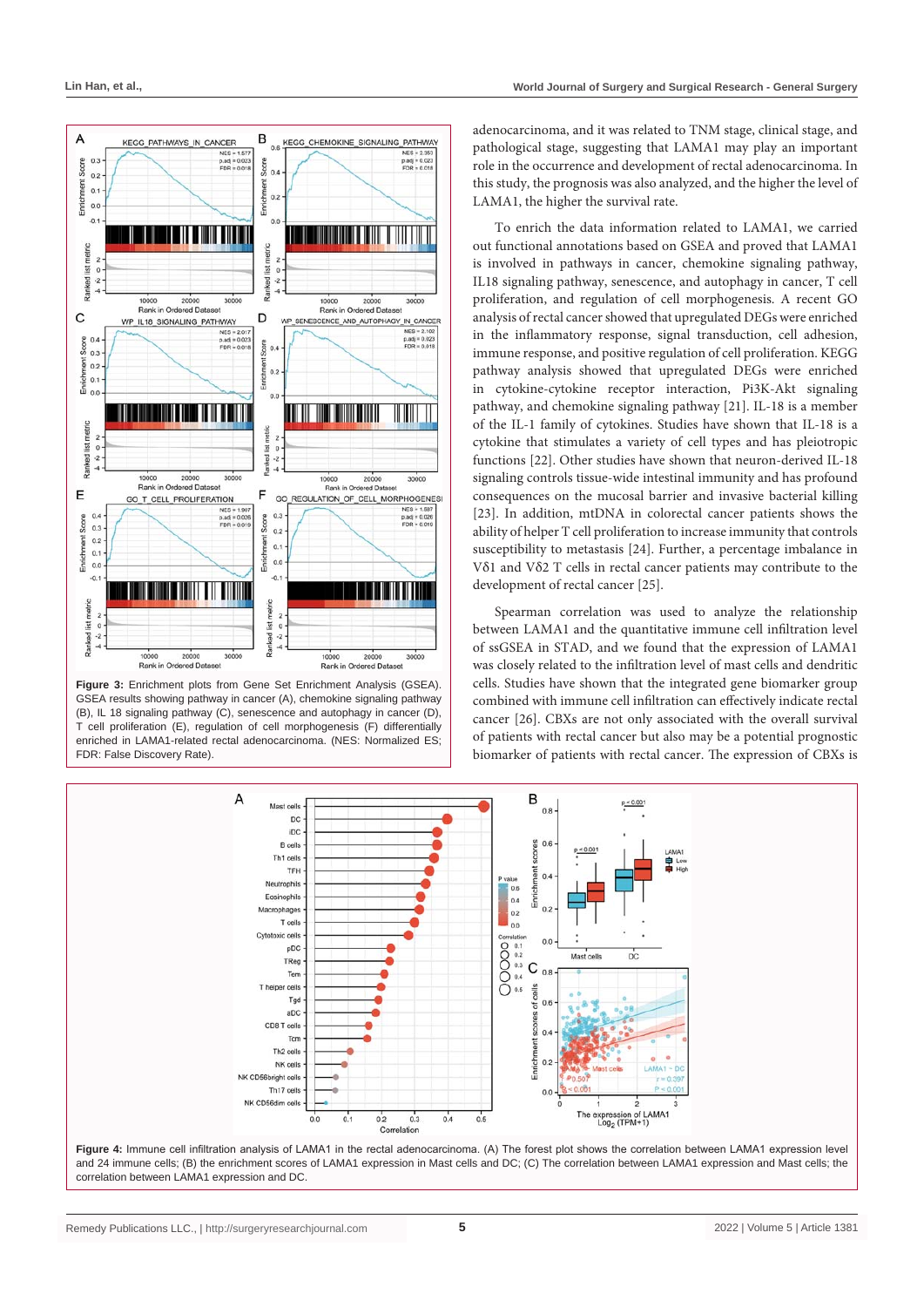closely related to the infiltration of various immune cells, including CD4+ T cells, macrophages, neutrophils, B cells, CD8+ T cells, and dendritic cells in colon cancers and rectal cancers [27].

Although the relationship between LAMA1 and rectal adenocarcinoma was analyzed in detail in this study, some limitations remain. First, to elucidate in detail how LAMA1 is involved in the development and progression of rectal adenocarcinoma, other clinical factors, such as the course of treatment, should be considered comprehensively. But there is missing or inconsistent processing of this information. Second, there is a large gap between the number of healthy subjects in the control group and the number of patients in the study, so we may need to further balance the sample size. To sum up, retrospective studies still have their limitations, especially the inconsistent intervention methods and lack of specific information. Therefore, prospective studies should be carried out in future studies to avoid analysis bias caused by the retrospective nature of this study.

Current studies are based on RNA sequencing in the TCGA database, so the direct mechanism of LAMA1 involvement in the occurrence and development of rectal adenocarcinoma cannot be evaluated. Therefore, further research on the direct mechanism of rectal adenocarcinoma is needed.

# **Conclusion**

We observed a decrease in LAMA1 levels in rectal adenocarcinoma, which is associated with poor OS. In addition, LAMA1 may be involved in the occurrence and development of rectal adenocarcinoma through chemokine signaling pathway and IL18 signaling pathway. This study partially revealed the role of LAMA1 in rectal adenocarcinoma, providing a potential biomarker for the diagnosis and prognosis of rectal adenocarcinoma.

# **Funding**

The Armed Police Force High-level Scientific and Technological Talent Fund and the Natural Science Foundation of Anhui Province (No. 1808085MH238).

# **Acknowledgment**

The authors would like to acknowledge the financial supports from the Armed Police Force High-level Scientific and Technological Talent Fund and the Natural Science Foundation of Anhui Province (No. 1808085MH238).

# **References**

- 1. [Sung H, Ferlay J, Siegel RL, Laversanne M, Soerjomataram I, Jemal A,](https://acsjournals.onlinelibrary.wiley.com/doi/full/10.3322/caac.21660)  [et al. Global cancer statistics 2020: Globocan estimates of incidence and](https://acsjournals.onlinelibrary.wiley.com/doi/full/10.3322/caac.21660)  [mortality worldwide for 36 cancers in 185 countries. CA Cancer J Clin.](https://acsjournals.onlinelibrary.wiley.com/doi/full/10.3322/caac.21660)  [2021;71\(3\);209-49.](https://acsjournals.onlinelibrary.wiley.com/doi/full/10.3322/caac.21660)
- 2. [Han L, Sun Y, Lu C, Ma C, Shi J, Sun D. MiR-3614-5p is a potential novel](https://pubmed.ncbi.nlm.nih.gov/34127929/)  [biomarker for colorectal Cancer. Front Genet. 2021;12:666833.](https://pubmed.ncbi.nlm.nih.gov/34127929/)
- 3. [Aumailley M. The laminin family. Cell Adh Migr. 2013;7\(1\):48-55.](https://pubmed.ncbi.nlm.nih.gov/23263632/)
- 4. [Ning L, Kurihara H, de Vega S, Ichikawa-Tomikawa N, Xu Z, Nonaka R,](https://pubmed.ncbi.nlm.nih.gov/24720953/)  [et al. Laminin α1 regulates age-related mesangial cell proliferation and](https://pubmed.ncbi.nlm.nih.gov/24720953/)  [mesangial matrix accumulation through the TGF-β pathway. Am J Pathol.](https://pubmed.ncbi.nlm.nih.gov/24720953/)  [2014;184\(6\):1683-94.](https://pubmed.ncbi.nlm.nih.gov/24720953/)
- 5. [Zhou PL, Wu Z, Zhang W, Xu M, Ren J, Zhang Q, et al. Circular RNA hsa\\_](https://pubmed.ncbi.nlm.nih.gov/34226522/) [circ\\_0000277 sequesters miR-4766-5p to upregulate LAMA1 and promote](https://pubmed.ncbi.nlm.nih.gov/34226522/)  [esophageal carcinoma progression. Cell Death Dis. 2021;12\(7\):676.](https://pubmed.ncbi.nlm.nih.gov/34226522/)
- 6. [Chen J, Wu F, Shi Y, Yang D, Xu M, Lai Y, et al. Identification of key](https://pubmed.ncbi.nlm.nih.gov/31173190/)

[candidate genes involved in melanoma metastasis. Mol Med Rep.](https://pubmed.ncbi.nlm.nih.gov/31173190/)  [2019;20\(2\):903-14.](https://pubmed.ncbi.nlm.nih.gov/31173190/)

- 7. [Caldeira J, Figueiredo J, Bras-Pereira C, Carneiro P, Moreira AM, Pinto](https://pubmed.ncbi.nlm.nih.gov/26246502/)  [MT, et al. E-cadherin-defective gastric cancer cells depend on Laminin to](https://pubmed.ncbi.nlm.nih.gov/26246502/)  [survive and invade. Hum Mol Genet. 2015;24\(20\):5891-900.](https://pubmed.ncbi.nlm.nih.gov/26246502/)
- 8. [Mammadova-Bach E, Rupp T, Spenle C, Jivkov I, Shankaranarayanan P,](https://pubmed.ncbi.nlm.nih.gov/29907957/)  [Klein A, et al. Laminin α1 orchestrates VEGFA functions in the ecosystem](https://pubmed.ncbi.nlm.nih.gov/29907957/)  [of colorectal carcinoma. Biol Cell. 2018.](https://pubmed.ncbi.nlm.nih.gov/29907957/)
- 9. [Subramanian A, Tamayo P, Mootha VK, Mukherjee S, Ebert BL, Gillette](https://pubmed.ncbi.nlm.nih.gov/16199517/)  [MA, et al. Gene set enrichment analysis: A knowledge-based approach for](https://pubmed.ncbi.nlm.nih.gov/16199517/)  [interpreting genome-wide expression profiles. Proc Natl Acad Sci U S A.](https://pubmed.ncbi.nlm.nih.gov/16199517/)  [2005;102\(43\):15545-50.](https://pubmed.ncbi.nlm.nih.gov/16199517/)
- 10. [Yu G, Wang LG, Han Y, He QY. Cluster Profiler: An R package](https://pubmed.ncbi.nlm.nih.gov/22455463/)  [for comparing biological themes among gene clusters. OMICS.](https://pubmed.ncbi.nlm.nih.gov/22455463/)  [2012;16\(5\):284-7.](https://pubmed.ncbi.nlm.nih.gov/22455463/)
- 11. [Mootha VK, Lindgren CM, Eriksson KF, Subramanian A, Sihag S, Lehar J,](https://pubmed.ncbi.nlm.nih.gov/12808457/)  [et al. PGC-1alpha-responsive genes involved in oxidative phosphorylation](https://pubmed.ncbi.nlm.nih.gov/12808457/)  [are coordinately downregulated in human diabetes. Nat Genet.](https://pubmed.ncbi.nlm.nih.gov/12808457/)  [2003;34\(3\):267-73.](https://pubmed.ncbi.nlm.nih.gov/12808457/)
- 12. [Barbie DA, Tamayo P, Boehm JS, Kim SY, Moody SE, Dunn IF, et al.](https://pubmed.ncbi.nlm.nih.gov/19847166/)  [Systematic RNA interference reveals that oncogenic KRAS-driven cancers](https://pubmed.ncbi.nlm.nih.gov/19847166/)  [require TBK1. Nature. 2009;462\(7269\):108-12.](https://pubmed.ncbi.nlm.nih.gov/19847166/)
- 13. [Bindea G, Mlecnik B, Tosolini M, Kirilovsky A, Waldner M, Obenauf AC,](file:///D:/Remedy%20Journals/WJSSR/V5/I/v)  [et al. Spatiotemporal dynamics of intratumoral immune cells reveal the](file:///D:/Remedy%20Journals/WJSSR/V5/I/v)  [immune landscape in human cancer. Immunity. 2013;39\(4\):782-95.](file:///D:/Remedy%20Journals/WJSSR/V5/I/v)
- 14. [Meng X, Chen X, Lu P, Ma W, Yue D, Song L, et al. MicroRNA-202](https://pubmed.ncbi.nlm.nih.gov/27045085/)  [inhibits tumor progression by targeting LAMA1 in esophageal squamous](https://pubmed.ncbi.nlm.nih.gov/27045085/)  [cell carcinoma. Biochem Biophys Res Commun. 2016;473\(4\):821-7.](https://pubmed.ncbi.nlm.nih.gov/27045085/)
- 15. [Esmailbeig M, Ghaderi A. Interleukin-18: A regulator of cancer and](https://pubmed.ncbi.nlm.nih.gov/29478963/)  [autoimmune diseases. Eur Cytokine Netw. 2017;28\(4\):127-40.](https://pubmed.ncbi.nlm.nih.gov/29478963/)
- 16. [Azizidoost S, Asnafi AA, Saki N. Signaling-chemokine axis network in](https://pubmed.ncbi.nlm.nih.gov/30187487/)  [brain as a sanctuary site for metastasis. J Cell Physiol. 2019;234\(4\):3376-82.](https://pubmed.ncbi.nlm.nih.gov/30187487/)
- 17. [Davi V, Chevalier L, Guo H, Tanimoto H, Barrett K, Couturier E, et](https://pubmed.ncbi.nlm.nih.gov/31235592/)  [al. Systematic mapping of cell wall mechanics in the regulation of cell](https://pubmed.ncbi.nlm.nih.gov/31235592/)  [morphogenesis. Proc Natl Acad Sci U S A. 2019;116\(28\):13833-8.](https://pubmed.ncbi.nlm.nih.gov/31235592/)
- 18. [Chee J, Wilson C, Buzzai A, Wylie B, Forbes CA, Booth M, et al.](https://pubmed.ncbi.nlm.nih.gov/31423932/)  Impaired T cell proliferation by *ex vivo* [BET-inhibition impedes adoptive](https://pubmed.ncbi.nlm.nih.gov/31423932/)  [immunotherapy in a murine melanoma model. Epigenetics. 2020;15\(1-](https://pubmed.ncbi.nlm.nih.gov/31423932/) [2\):134-44.](https://pubmed.ncbi.nlm.nih.gov/31423932/)
- 19. [Patel NH, Bloukh S, Alwohosh E, Alhesa A, Saleh T, Gewirtz DA.](https://pubmed.ncbi.nlm.nih.gov/33858594/)  [Autophagy and senescence in cancer therapy. Adv Cancer Res. 2021;150:1-](https://pubmed.ncbi.nlm.nih.gov/33858594/) [74.](https://pubmed.ncbi.nlm.nih.gov/33858594/)
- 20. [Pal S, Moulik S, Dutta A, Chatterjee A. Extracellular matrix protein](https://pubmed.ncbi.nlm.nih.gov/24858419/)  [laminin induces matrix metalloproteinase-9 in human breast cancer cell](https://pubmed.ncbi.nlm.nih.gov/24858419/)  [line mcf-7. Cancer Microenviron. 2014;7\(1-2\):71-8.](https://pubmed.ncbi.nlm.nih.gov/24858419/)
- 21. [Liu BX, Huang GJ, Cheng HB. Comprehensive analysis of core genes and](https://pubmed.ncbi.nlm.nih.gov/31211595/)  [potential mechanisms in rectal cancer. J Comput Biol. 2019;26\(11\):1262-](https://pubmed.ncbi.nlm.nih.gov/31211595/) [77.](https://pubmed.ncbi.nlm.nih.gov/31211595/)
- 22. [Yasuda K, Nakanishi K, Tsutsui H. Interleukin-18 in health and disease.](https://pubmed.ncbi.nlm.nih.gov/30717382/)  [Int J Mol Sci. 2019;20\(3\):649.](https://pubmed.ncbi.nlm.nih.gov/30717382/)
- 23. Jarret A, Jackson R, Duizer C, Healy ME, Zhao J, Rone JM, et al. Enteric nervous system-derived IL-18 orchestrates mucosal barrier immunity. Cell. 2020;180(4):813-4.
- 24. [Bousquet PA, Meltzer S, Fuglestad AJ, Luders T, Esbensen Y, Juul HV,](https://pubmed.ncbi.nlm.nih.gov/34961902/)  [et al. The mitochondrial DNA constitution shaping T-cell immunity in](https://pubmed.ncbi.nlm.nih.gov/34961902/)  [patients with rectal cancer at high risk of metastatic progression. Clin](https://pubmed.ncbi.nlm.nih.gov/34961902/)  [Transl Oncol. 2021.](https://pubmed.ncbi.nlm.nih.gov/34961902/)
- 25. [Rong L, Li K, Li R, Liu HM, Sun R, Liu XY. Analysis of tumor-](https://pubmed.ncbi.nlm.nih.gov/27053849/)